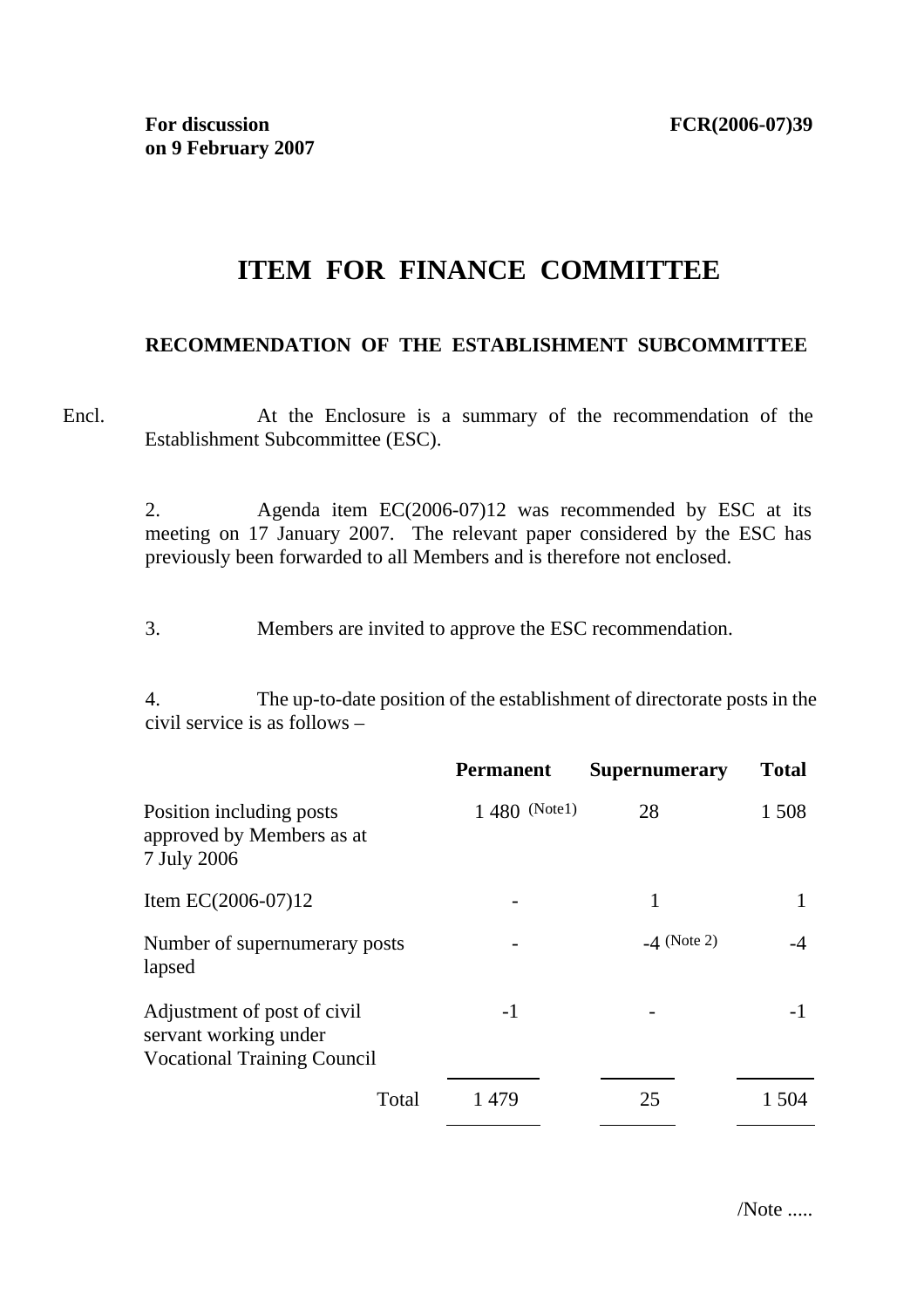## **FCR(2006-07)39 Page 2**

- Note 1 Exclusive of 14 permanent posts in Independent Commission Against Corruption.
- Note 2 (a) Three posts of one Government Engineer (D2) and two Chief Engineer (D1) in Highways Department lapsed on 12 September 2006.
	- (b) One post of Senior Principal Executive Officer (D2) in Communications and Technology Branch of Commerce, Industry and Technology Bureau of Government Secretariat lapsed on 1 January 2007.

--------------------------------------------

Financial Services and the Treasury Bureau February 2007